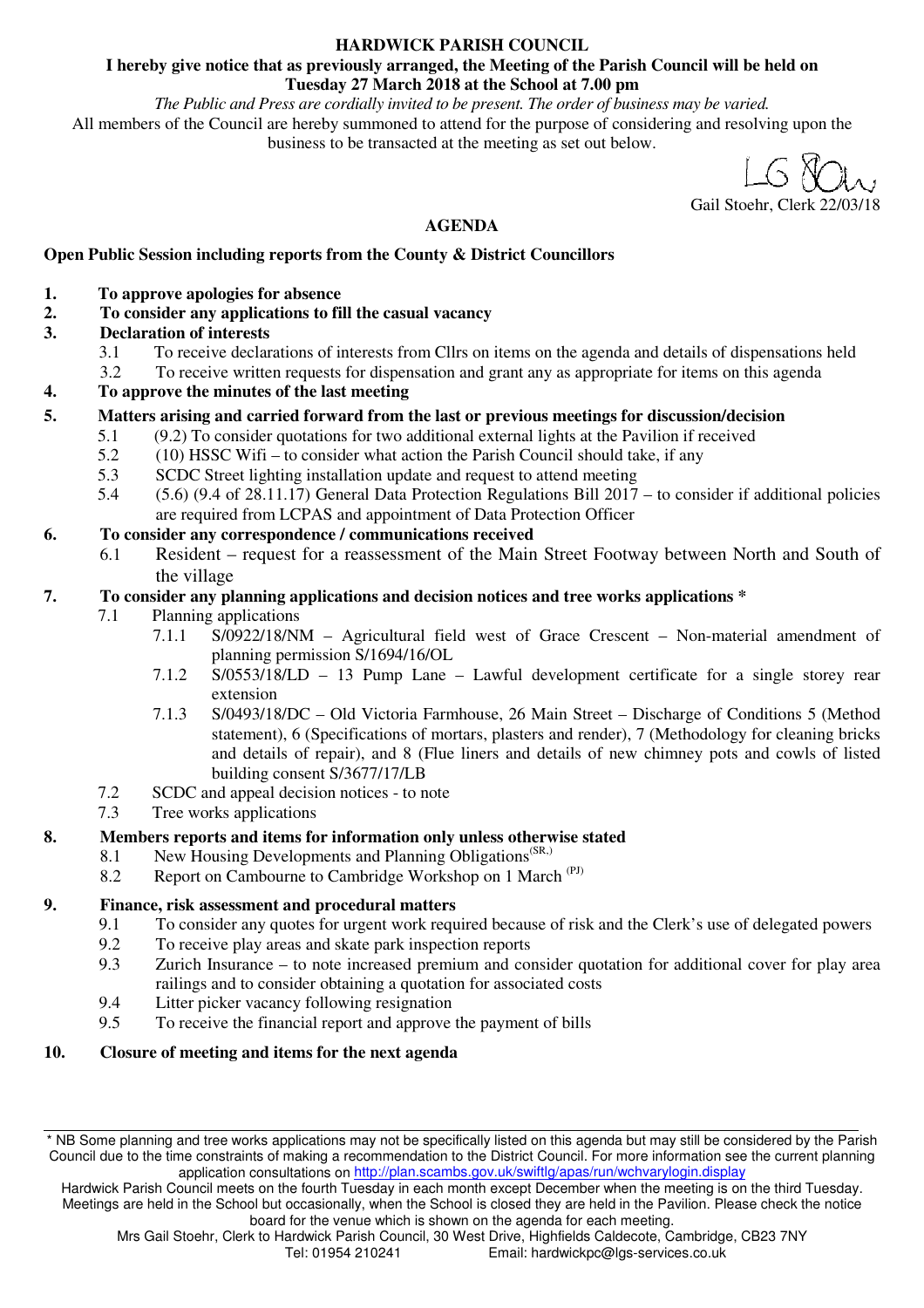# **CLERK REPORT TO HARDWICK PARISH COUNCIL MEETING ON 27 MARCH 2018**

- 1. Apologies for absence to be reported at the meeting.
- 2. To consider any applications to fill the casual vacancy None received at the time of writing.
- 3. Declaration of interests members should declare their interests state why they have an interest, the type of interest held and if they have a dispensation state this and the extent of their dispensation i.e. to either speak or speak and vote.
- 4. To approve the minutes of the last meeting on 27 February 2018 (attached)
- 5. Matters arising and carried forward from the last or a previous meeting for discussion/decision<br>5.1 (9.2) To consider auotations for two additional external lights at the Pavilion if received
- 5.1 (9.2) To consider quotations for two additional external lights at the Pavilion if received
	- Quotations have been requested and will be brought to the meeting if received.
- 5.2 (10) HSSC Wifi to consider what action the Parish Council should take, if any The Secretary to the HSSC has written:

"The Virgin Media Wifi is extremely unreliable and even when it is working it is slow. As a result of this we have been having several complaints from members and trouble with using equipment. This is supplied and paid for by the PC and therefore requires your instruction to get it looked at."

The background is as follows:

# May 2004

A) Cambridge Community Network

Ian Storr reported on the recent meeting he and the Clerk had with Sally Keyworth concerning Hardwick providing a Community Access Point for computer and internet usage. Hardwick would receive two computers, scanner, colour printer, broadband provision and installation, cabling, technical support and call out and insurance cover in exchange for a secure venue where the computers could be used with some supervision, minimum of 10 hours use per week, cabinet to be supplied by HPC. Steve Rose said this had met with a favourable response at HSSC. The issue appeared to be where they would be located. Ann Jones suggested the school as a good alternative venue, especially for daytime use by elderly people. The Clerk was asked to meet with the Headmaster to discuss the possibility of a venue at Hardwick Community Primary School.

A copy of the signed agreement between Cambridgeshire County Council and HSSC will be brought to the meeting.

### Sept 2004

B) HSSC lease update & community access point & All weather pitch hire.

Community Access Point – The Chairman reported on a recent meeting at SCDC with Shirley Bidgood and Phil Caldecoat. HSSC are going to recommend that the Community Access Point goes ahead. There will be two computers, probably in the Ken Turner Room. There is a requirement for PC paper, ink cartridges and consumables, also lockable cupboards provided by HPC may be required. The Terms & Conditions were read out and the Chairman signed the documentation. This scheme is fully supported by HPC. The question was raised about open access for computer use.

### Hardwick Sports & Social Club Lease

Firstly the Chairman read to the meeting the correspondence from Steve Rose concerning his resignation from Hardwick Parish Council. The Council noted his letter. The Chairman explained that it was important that things were properly down in the lease, both for the short and long term.

The Chairman then went through the detailed amendments drafted by Chris Turner to finalise the lease to the satisfaction of both parties. Each amendment was fully discussed and all the proposals were carried unanimously. The Clerk is to instruct the solicitor to draw up this document in accordance with the agreed changes.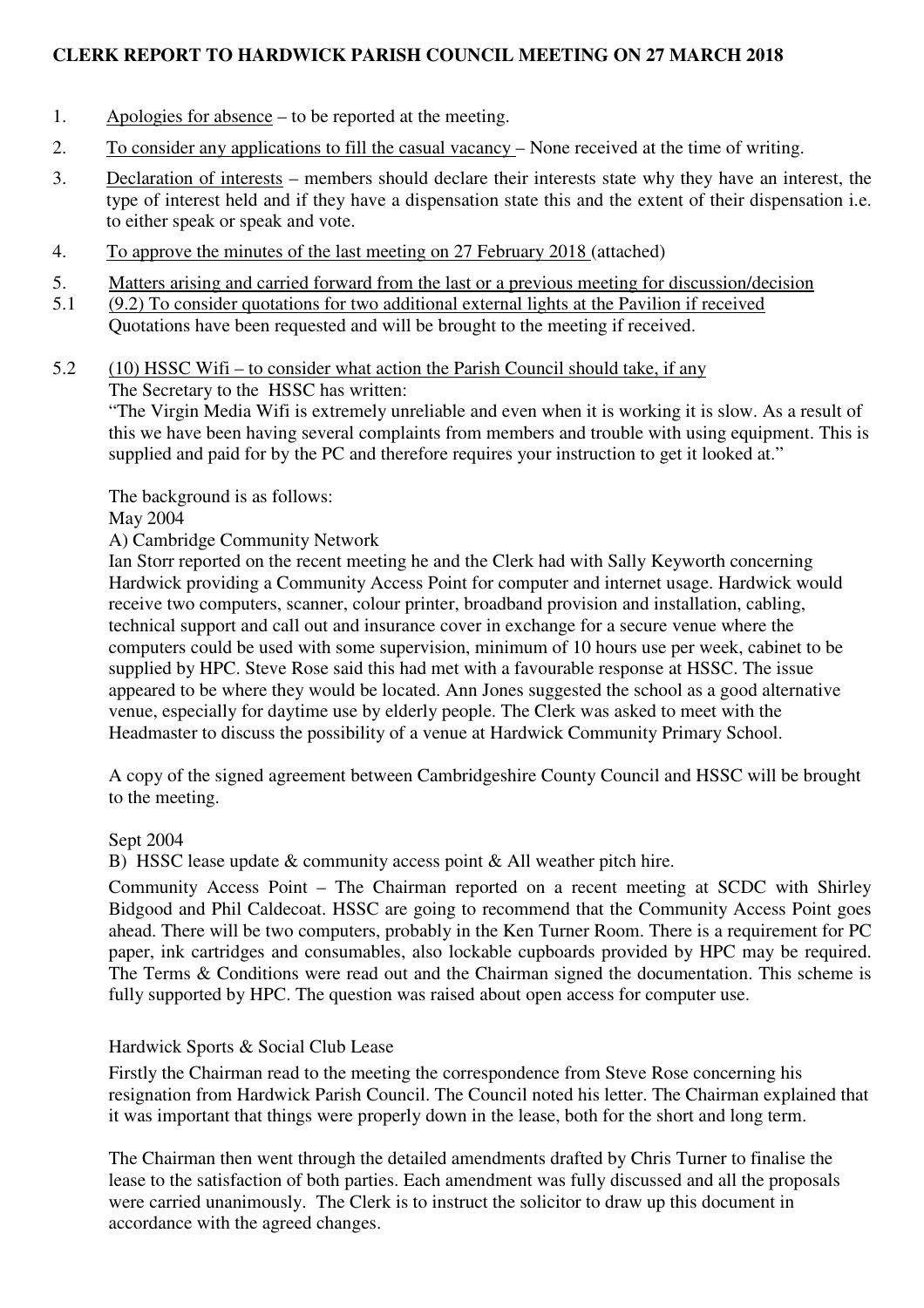The Lease clause 3.3 indicates that the tenant is responsible for all services in respect of the premises.

# 5.3 SCDC Street lighting installation update and request to attend meeting

Helen Taylor at SCDC wrote to say that the LED works started on Friday March 9th. These works will include all SCDC lights that do not require a column replacement. Column replacements will be done at a later date due to the order time.

Ms Taylor has apologised that she is unable to attend this meeting and asked if she may attend the May meeting.

5.4 (5.6) (9.4 of 28.11.17) General Data Protection Regulations Bill 2017 – to consider if additional policies are required from LCPAS and appointment of Data Protection Officer LCPAS has written "We now can offer you the second pack of documents to help Councils comply with the new Data Protection regime by May 25th 2018

This pack includes our briefing and compliance checklist to take you through everything you will need to consider undertaking. It is written in plain English and produced to help Councils get compliance ready. The Pack has been produced using ICO guidance.

The pack is provided as a zip file and each document can be tailored to your Council.

LCPAS - Pack 2 - Contents:

- LCPAS Data Protection Briefing and Checklist
- Privacy Notice Checklist and Adoption Confirmation
- Email and Phone Log Consent Records
- GDPR Awareness Checklist and Policy
- GDPR Data Access Request Form
- GDPR Data Portability Request Form
- GDPR Automated Decision Request Form
- GDPR Data Access Request Policy Template
- Technical and Organisational Safeguards Checklist
- Lawful Basis Checklist
- Risk Assessments
- Data Protection Jargon Buster
- Data Breach Record
- Amend, Remove, Restrict and Object Form
- Examples of Personal Data help by Parish and Town Councils
- CCTV Policy
- Retention of Documents Policy
- Councillors Data Protection Checklist

In addition to the pack provided for your interest:

- **ICO Data Protection Fee**
- ICO Leadership and Data Protection Checklist
- ICO GDPR Breach Reporting Tips
- ICO Disclosure of Personal Information Briefing for Councillors

This pack is only £30.00 and will give you all the above policies and documents."

- 6. To consider any correspondence/communications received
- 6.1 Resident request for a reassessment of the Main Street Footway between North and South of the village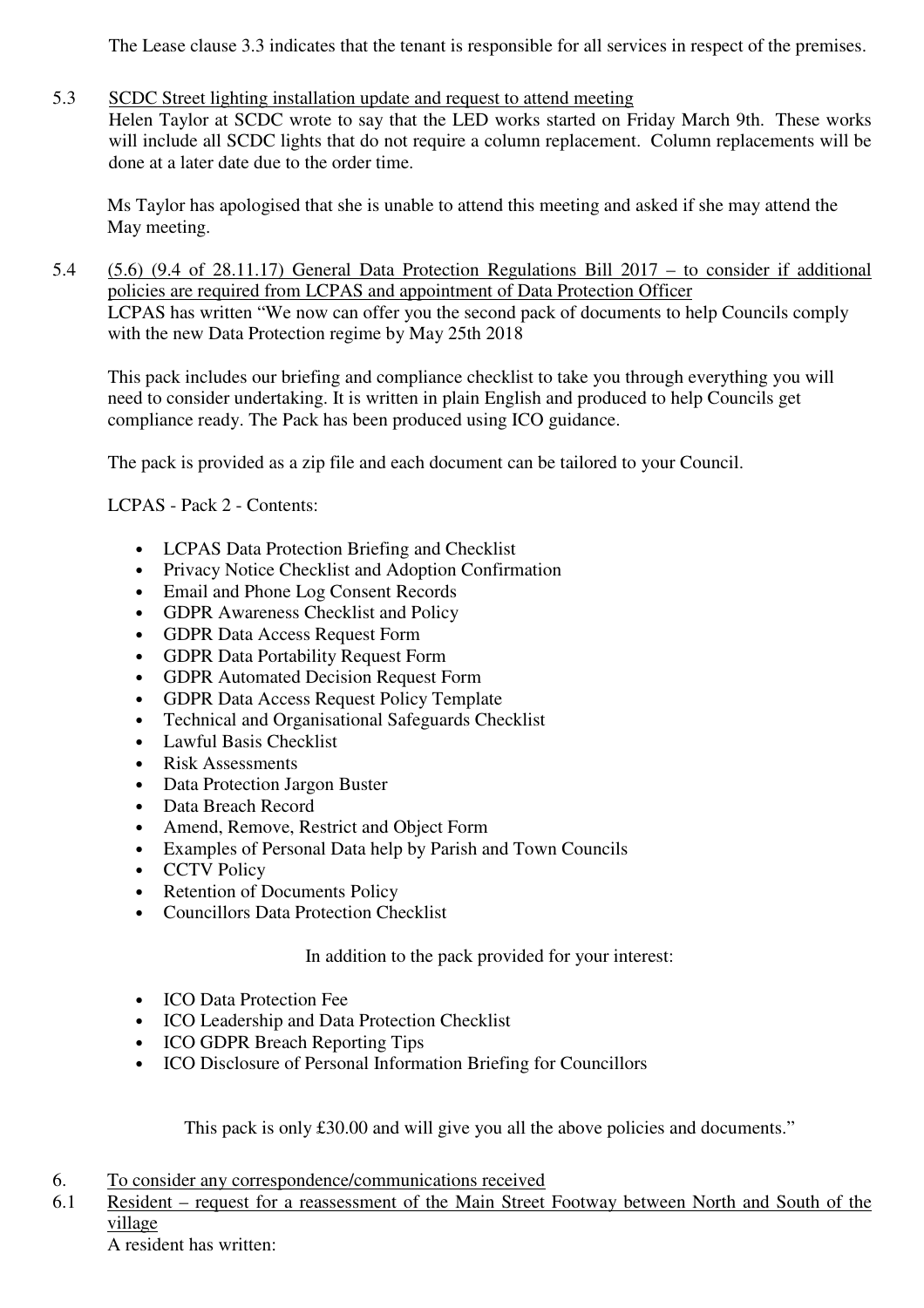"Steve Rose asked me to expand on my discussions with him over the last few days in which I requested a reassessment of the Main Street Footway between North and South of the village and the basis on which this needs to be reconsidered. I offer the following points.

- 1. Hills Transport Consultants WSP comments in 2016 brought us the Traffic Assessment saying *"The network of routes by foot and cycle in the village is in good condition and well maintained."* My opinion is that because Cahill Corner had been dealt with, the rest of the route was overlooked and needs to be reassessed.
- 2. Without WSP providing the reasons and details for their decision, what they found along the stretch they examined, the door is open ajar. Having read all the comments on S/4451/17/RM and Village Facebook, and aware of my earlier comments regarding definition, I offer the following for HPC support for a reassessment, please.
- 3. The recent comments from concerned residents are clear on S/4551/17/RM consultation. I have these as Word files if you wish.
- 4. The stretch requiring reassessment for safety and upgrading is the whole stretch between Cahills Corner and the Blue Lion – (even extending it to The Pastures where the footway is restricted by grass).
- 5. There may be scope for utilising the grass verge opposite the Main Street footway to achieve the width required.
- 6. Upgrading should consider a level footway wide enough so that two people with or without pushchairs/wheelchairs can use the footway without walking on the grass, fearing the traffic on their shoulders or having to give way to other users by moving into Main Street.
- 7. The Footway minimum width for a Primary Road (Main Street) is clear in The Government Manual for Streets page 68, 2m is recommended.
- 8. There is also a minimum height of 2.7m reference to overhanging trees or other obstructions which should also be assessed.
- 9. The footway width between Blue Lion and St Marys has been declared to be widened to 1.8m – latest WSP/Hills transport assessment December 2016. We should just check this meets resident's concerns.
- 10. "Inclusive Mobility" recommendations should be taken into account. They provide minimum widths for each type of Footway user.
- 11. The minimum widths assume there is no siding where the grass spreads over the footway.
- 12. Widths measurements are taken from the back of the Street kerb, across the footway to the front of the rear boundary without obstruction of hedging or siding. Design Manual for Roads and Bridges HD39.
- 13. Cycle traffic should be reassessed in line with the Government Manual for Streets page 71 onwards. There is no mention of accommodating cycle traffic in the original Transport Assessments other than on St Neots Road.
- 14. I recommend we ask generally for any comments or suggestions that take the walk to/from school/shops/buses to a safer place away from Main Street e.g. behind the Main Street properties to Egremont Road.
- 15. I recommend we should also take account of "Inclusive Mobility" recommendations on rest places, quote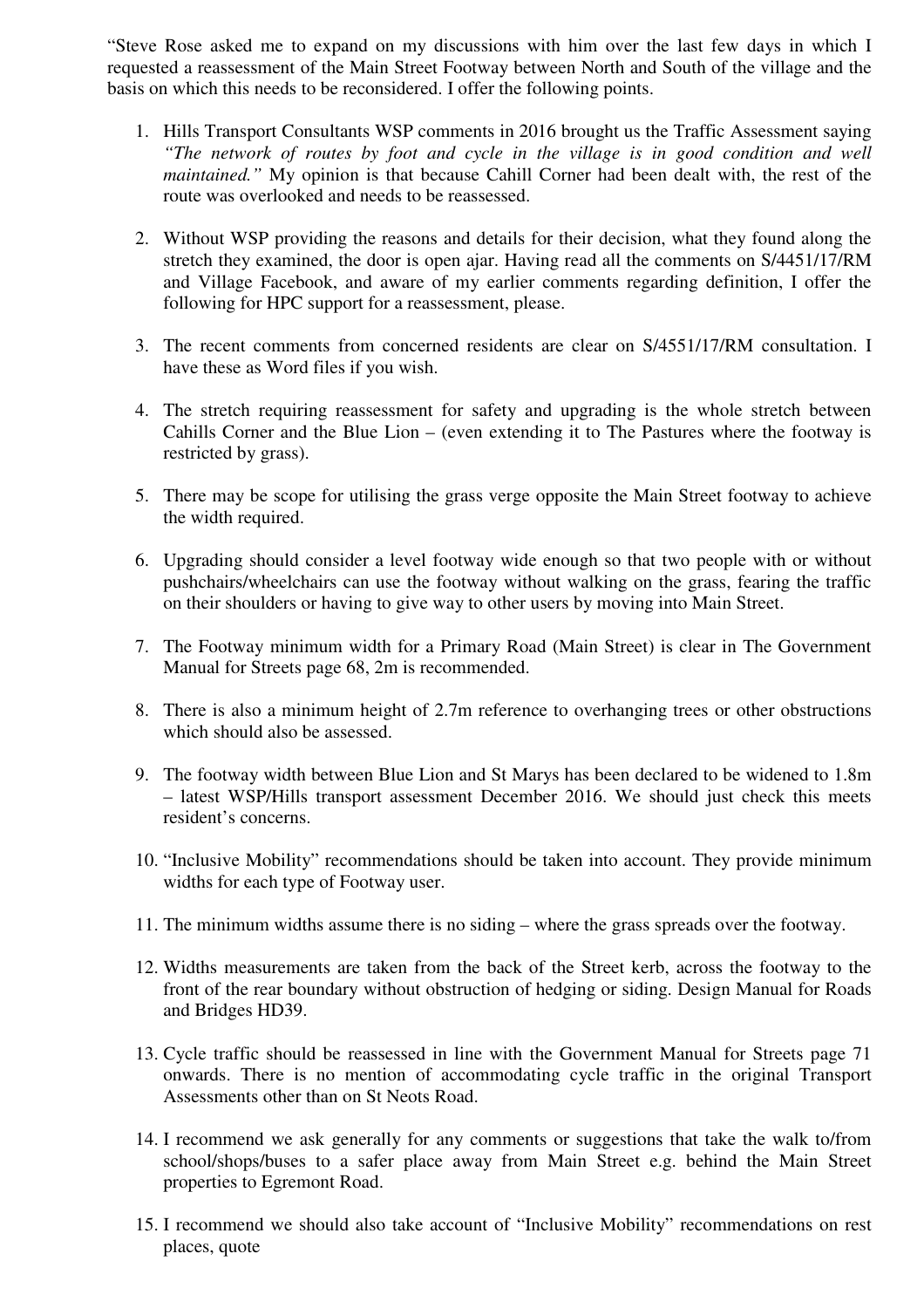# *2.4 Walking distances*

*Impaired group :Recommended distance limit without a rest Wheelchair users 150m, Visually impaired 150m, Mobility impaired using stick 50m, Mobility impaired without walking aid 100m.* 

16. The reassessment should consider and comment on the damage caused to the footway from those who park on it.

I understand Lighting is separately considered and I have previously commented on speed control through the village so I leave that to others.

I hope this is a useful start to request a reassessment of the footway issues.

Just to be clear my concern is not with the development going ahead – I welcome it and the money it should deliver to the village - but along with others who have expressed their views, I want it to go ahead legally with a safe route between the North and South of the village and without the unnecessary footpath through Wallis Farm."

Cllr Rose writes "**Planning condition 30 re Grace Crescent Development; does the Parish Council consider that this should apply to parts of Main Street other than just the area between the Blue Lion and St Mary's Church.** This has possible relevance when considering Alan Everitt's issue relating to the footpath between St Mary's church and Cahill's corner. In various documents the affected stretch has been referred to as "Main Street", "between the Blue Lion and St Marys Church" and "between the Blue Lion and Cahill's Corner". I think it matters because SCDC decided to include it as a planning condition rather than put a monetary figure on the condition as with the s106 conditions."

7.1 Planning applications

NB Some planning applications may not be specifically listed on this agenda but may still be considered by the Parish Council due to the time constraints of making a recommendation to the District Council. For more information see the current planning application consultations on http://plan.scambs.gov.uk/swiftlg/apas/run/wchvarylogin.display

- 7.1.1 S/0922/18/NM Agricultural field west of Grace Crescent Non-material amendment of planning permission S/1694/16/OL
- 7.1.2 S/0553/18/LD 13 Pump Lane Lawful development certificate for a single storey rear extension
- 7.1.3 S/0493/18/DC Old Victoria Farmhouse, 26 Main Street Discharge of Conditions 5 (Method statement), 6 (Specifications of mortars, plasters and render), 7 (Methodology for cleaning bricks and details of repair), and 8 (Flue liners and details of new chimney pots and cowls of listed building consent S/3677/17/LB
- 7.2 SCDC decision notices and Planning Inspectorate Appeal Decision
- 7.2.1 S/4514/17/FL 5 Laxton Avenue Extension to ground floor entrance/cloakroom and first floor/front/side extension – Permission granted.
- 7.2.2 S/0283/18/DC Old Victoria Farmhouse, 26 Main Street Discharge of conditions 3 (Fireplace) and 4 (Structural statement) of listed building consent S/3677/17/LB – Permission granted.
- 7.2.3 S/0001/18/FL 56 Laxton Avenue Single storey rear extension after demolition of existing conservatory – Permission granted.
- 7.3 Tree works applications

Tree works applications may now be viewed on the SCDC Planning Portal. NB Some tree works applications may not be specifically listed on this agenda but may still be considered by the Parish Council due to the time constraints of making a recommendation to the District Council. For more information see the current tree works application consultations on http://plan.scambs.gov.uk/swiftlg/apas/run/wchvarylogin.display

None at the time of writing.

- 8. Members' reports and items for information only unless otherwise stated
- 8.1 New Housing Developments and Planning Obligations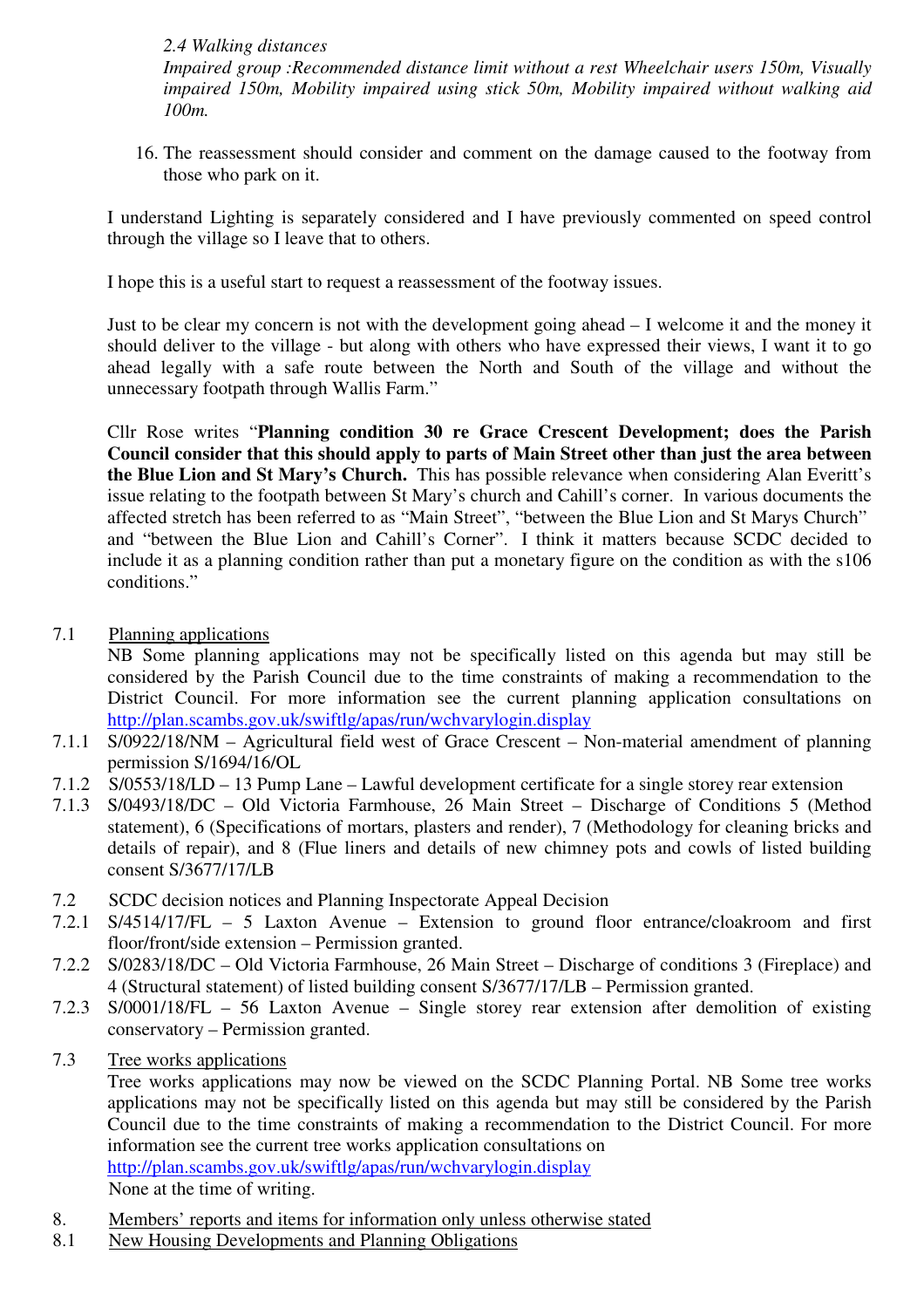Cllr Rose to report.

- 8.2 Report on Cambourne to Cambridge Workshop on 1 March Cllr Joslin to report.
- 9. Finance and risk assessment and procedural matters
- 9.1 To consider any quotes for urgent work required because of risk and Clerk's use of delegated powers The contact for the temporary litter picker has been extended to March.
- 9.2 To receive play areas and skate park inspection reports
- 9.3 Zurich Insurance to note increased premium and consider quotation for additional cover for play area railings and to consider obtaining a quotation for associated costs

The Council's insurers have written:

"Based on the (updated) asset register you have provided, please find attached an adjusted schedule of cover along with an invoice in respect of the additional premium due of £66.64 inclusive of tax. Please note an additional annual charge of £100.08 plus tax will apply at next renewal. Cover is based on there being 20 items of play equipment and 4 items of skate park equipment. I made the total value of Play and Skate equipment to be covered against 'All Risks' £81,193.61 inclusive of tax.

Should you wish to cover the new metal railings at the play area on an 'All Risks' basis, total value £6414.49 I would not make any further charge up to renewal, however a further additional annual charge of £24.92 plus tax would apply at next renewal. Please let me know if you wish to proceed with this additional cover?

Upon advices from underwriters, I will come back to you in regards to your enquiry regarding associated costs (removal of old equipment, hire of machinery for delivery/install, skips etc)."

The insurers returned with this information:

"Underwriters have today confirmed that you can cover against associated costs (removal of old equipment, hire of machinery for delivery/install, skips etc).

Would you like me to provide a further quote to include for the above? If yes, please provide a revised value of the Play & Skate Equipment, currently covered at £81,193.61."

Does the Parish Council wish to seek a quotation for the additional costs cover?

- 9.4 Litter picker vacancy following resignation The resignation of Ian Giddings has been received.
- 9.5 To receive the financial report and approve the payment of bills attached
- 10. Closure of Meeting and items for the next agenda